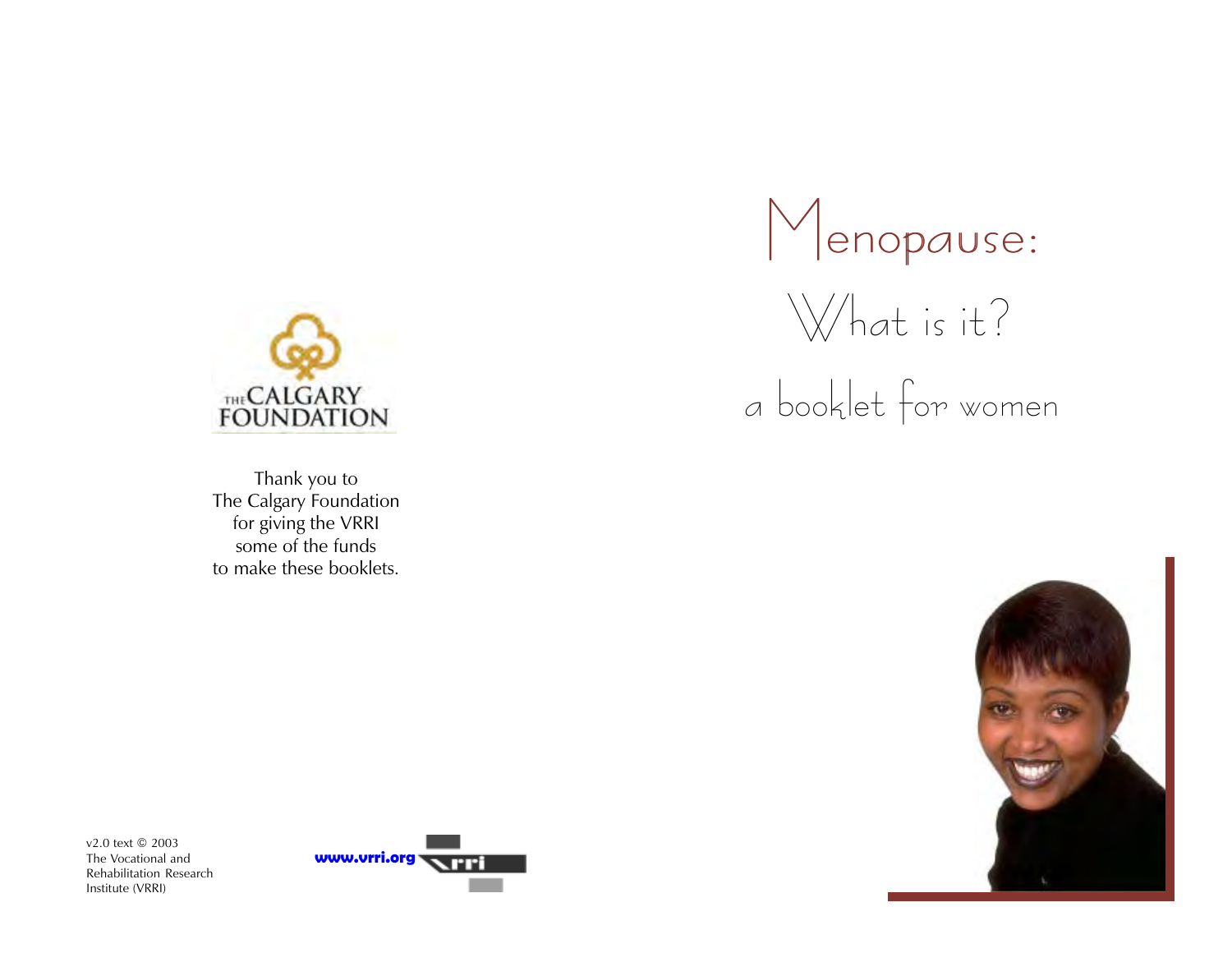# NOTES:



## Why learn about menopause?

Menopause (men-o-paws) is something that happens to all women as they grow older. It means there will be changes to your body. That is why menopause is sometimes called the change or the change of life.

Some women will be glad when it happens. But some may find it a bit scary. This booklet will tell you about menopause. If you know about menopause, you will be more ready when it happens.

#### **Contents**

| What is menopause?                        | $\mathfrak{D}$ |
|-------------------------------------------|----------------|
| When does it happen?                      | $\overline{2}$ |
| How long does menopause take?             | 3              |
| What happens in the body in menopause?    | 3              |
| Some problems woman may have in menopause | $\overline{4}$ |
| Is there a health risk with menopause?    | 6              |
| What can you do about menopause?          | 8              |
| Other VRRI booklets on menopause topics   | 10             |

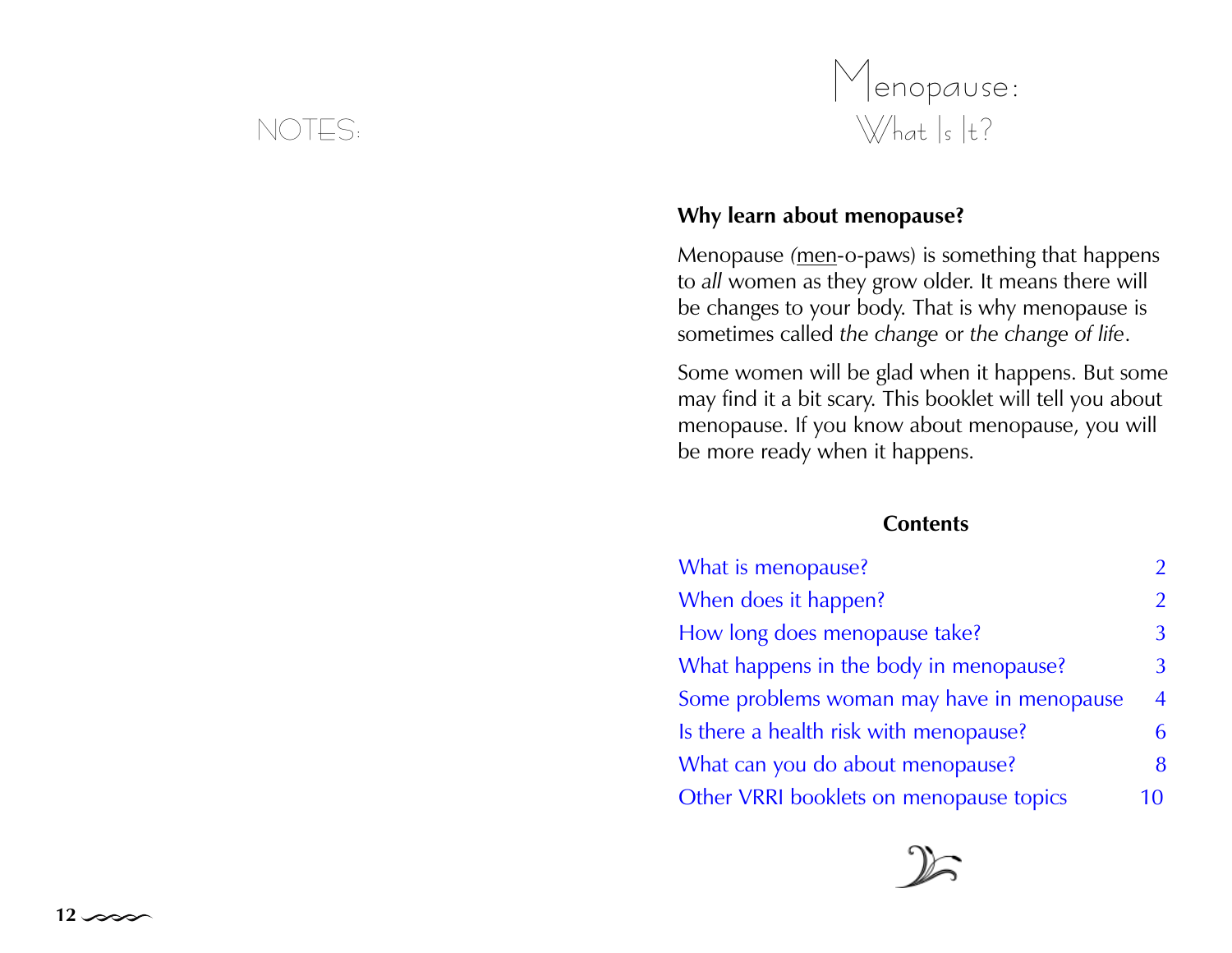## <span id="page-2-0"></span>What is menopause?

Menopause is the time when a woman's body changes until she stops her periods for ever. (A period is the word often used when you bleed from between your legs each month. It is also called menstruation.) After menopause, a woman can no longer get pregnan<sup>t</sup> (have a baby). Some women may feel sad about that; others may feel happy; some may not think much about it at all.

## When does menopause happen?

Most women start menopause when they are about 50 years old. Some may be only 30-40 years old and some may be about 60. Sometimes the age a woman starts menopause will be about the same age her mother started.

Some groups of women start menopause early.

- They may start menopause early if they smoke.
- They may start menopause early if they have had surgery to take out the uterus (this surgery is called a hysterectomy).



 They may start menopause early if they have had cancer and been treated with X-rays (called radiation) or strong meds (called chemotherapy.)

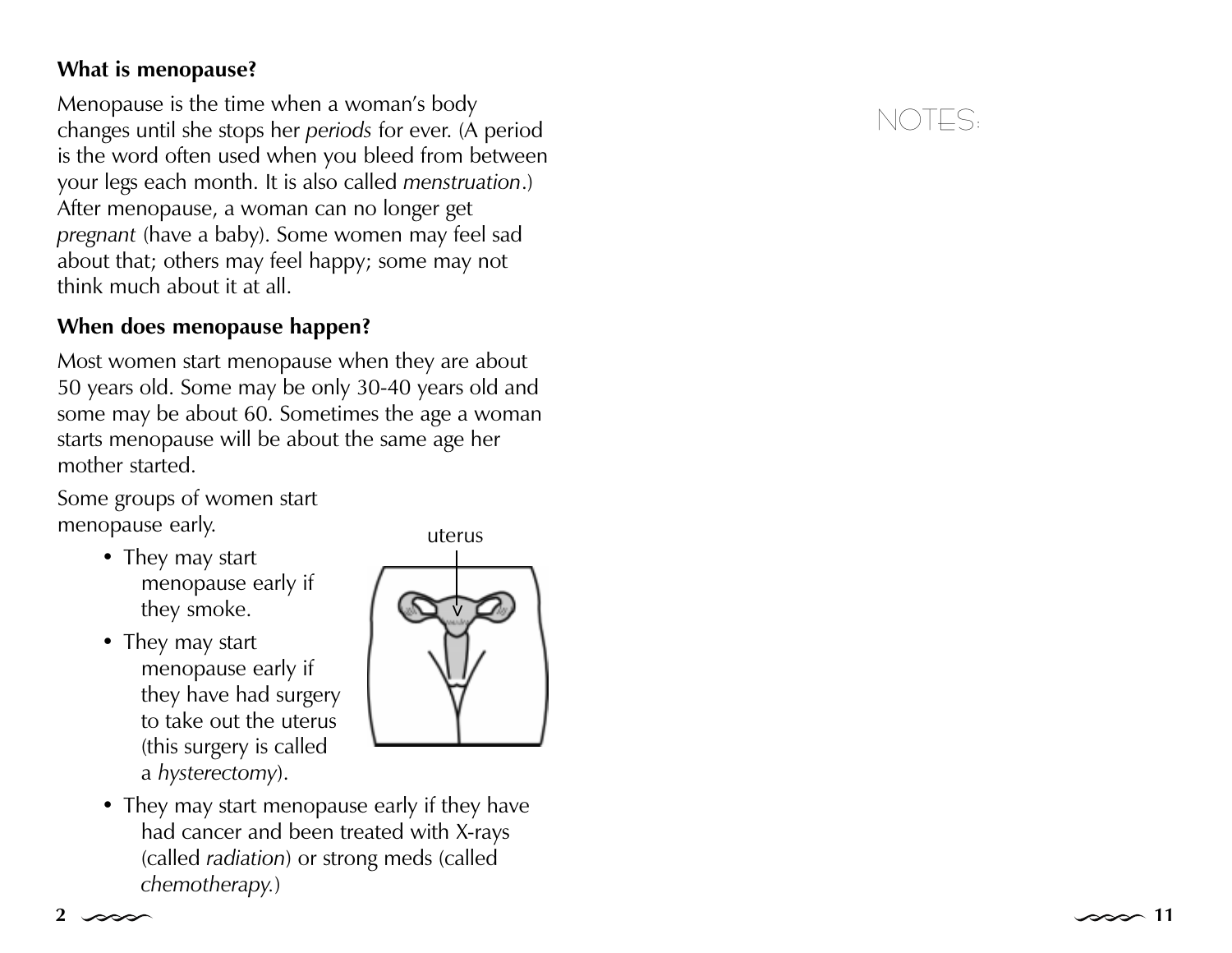## <span id="page-3-0"></span>Other VRRI booklets on menopause topics:

Menopause: What the hard words mean

Menopause: What to do if you have problems

To get more copies of these booklets, please contact us at:

## Tighe Resource Centre VRRI 3304 33rd St. N.W. Calgary, Alberta T2A 2L6 403.284.1121 info@vrri.org www.vrri.org

## How long does menopause take?

Menopause may last for several years. In those years, women are called

- $\bullet\,$  pre-menopausal or
- *peri-*menopausal.

Menopause is complete when a woman has not had a period for at least one year. Then she is called

post-menopausal.

Pre means before, peri means around, and post means after.

## What happens in the body in menopause?

The ovaries are the places in a woman's body where her eggs are stored. They are also where hormones are made and stored.

In menopause, the ovaries slowly stop the work they do. This is normal.

When the ovaries are at work, one egg is let go each month from the ovary into the uterus. If the woman does not get pregnant, the egg is shed from her body, along with



ovaries store eggs and hormones

the lining of the uterus. This is when a woman has her period. When the ovaries no longer work, no more eggs are let go and the woman no longer has periods.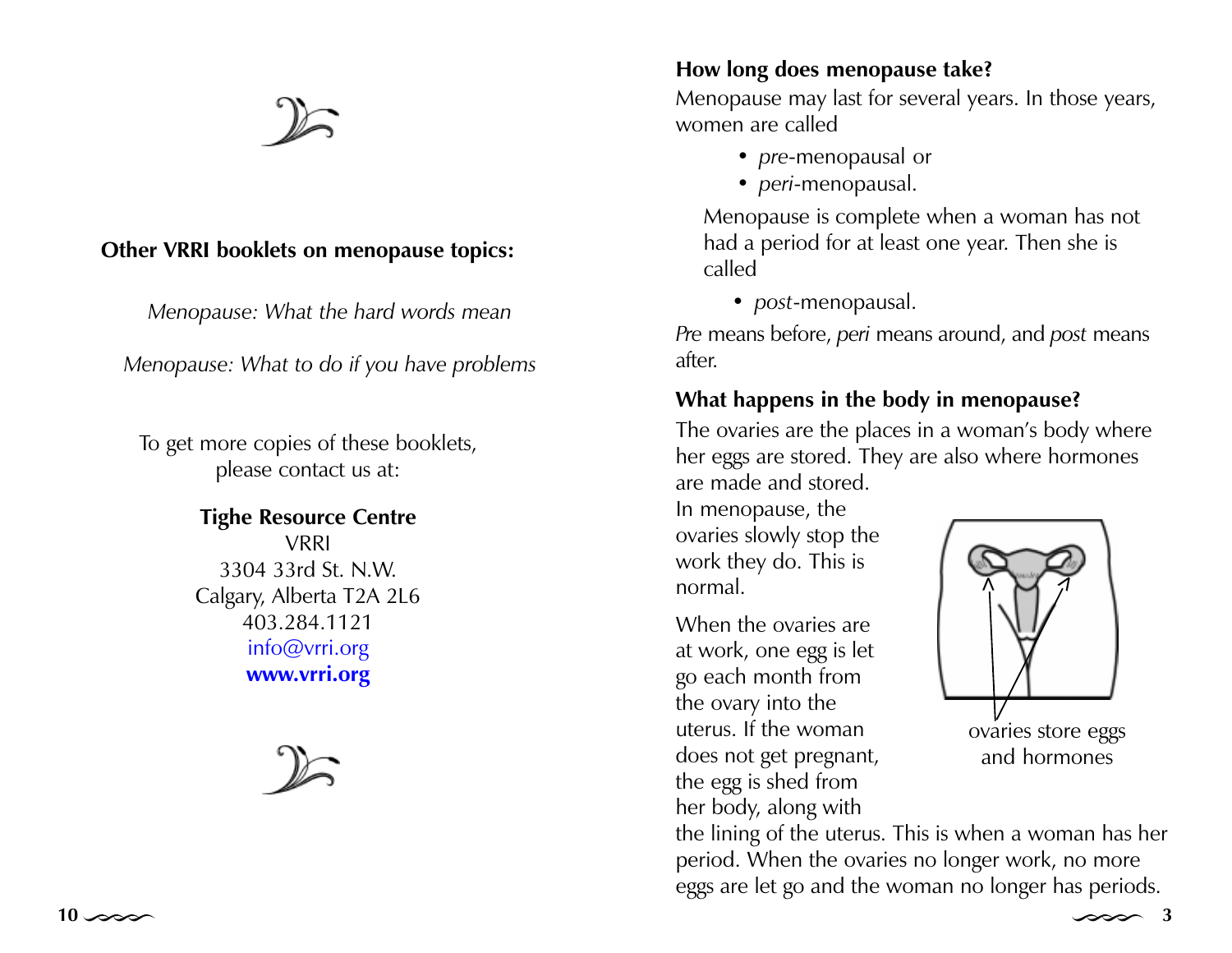<span id="page-4-0"></span>Another job that the ovaries have is to make hormones. These control how parts of a woman's body work. When the ovaries stop their work, hormone levels go down slowly. These hormone changes are normal and happen as women get older.

Menopause is different for each woman. It may bother some women more than others. Some women may just find that their periods happen more often or less often than before. Other women may have a harder time with menopause. A woman's family medical history, her own health, and even how she feels about old age may all affect menopause.

## Here are some problems women may have in menopause:

#### Hot flashes

Most women have hot flashes in menopause. These may start some years before any other menopause changes. When a woman has a hot flash, she suddenly feels very,



very hot, often in her chest, neck or face. Her skin may turn red. She may sweat a lot and then she may feel cold after. A hot flash may last for just a few minutes or for over half an hour. It may happen many times in the day or night, but it is more common at night. It will wake her up.

- Eat well.
- $\bullet$ Take herbal pills.
- . Take HRT (Hormone Replacement Therapy). You need to see a doctor to get this.





For more information on each of these ways to feel better in menopause, see the booklet Menopause: What to do if you have problems.

This booklet is to tell you a little about menopause. It does not take the place of a visit to your medical doctor. Please talk to your doctor or nurse when you need to know more about your own health.

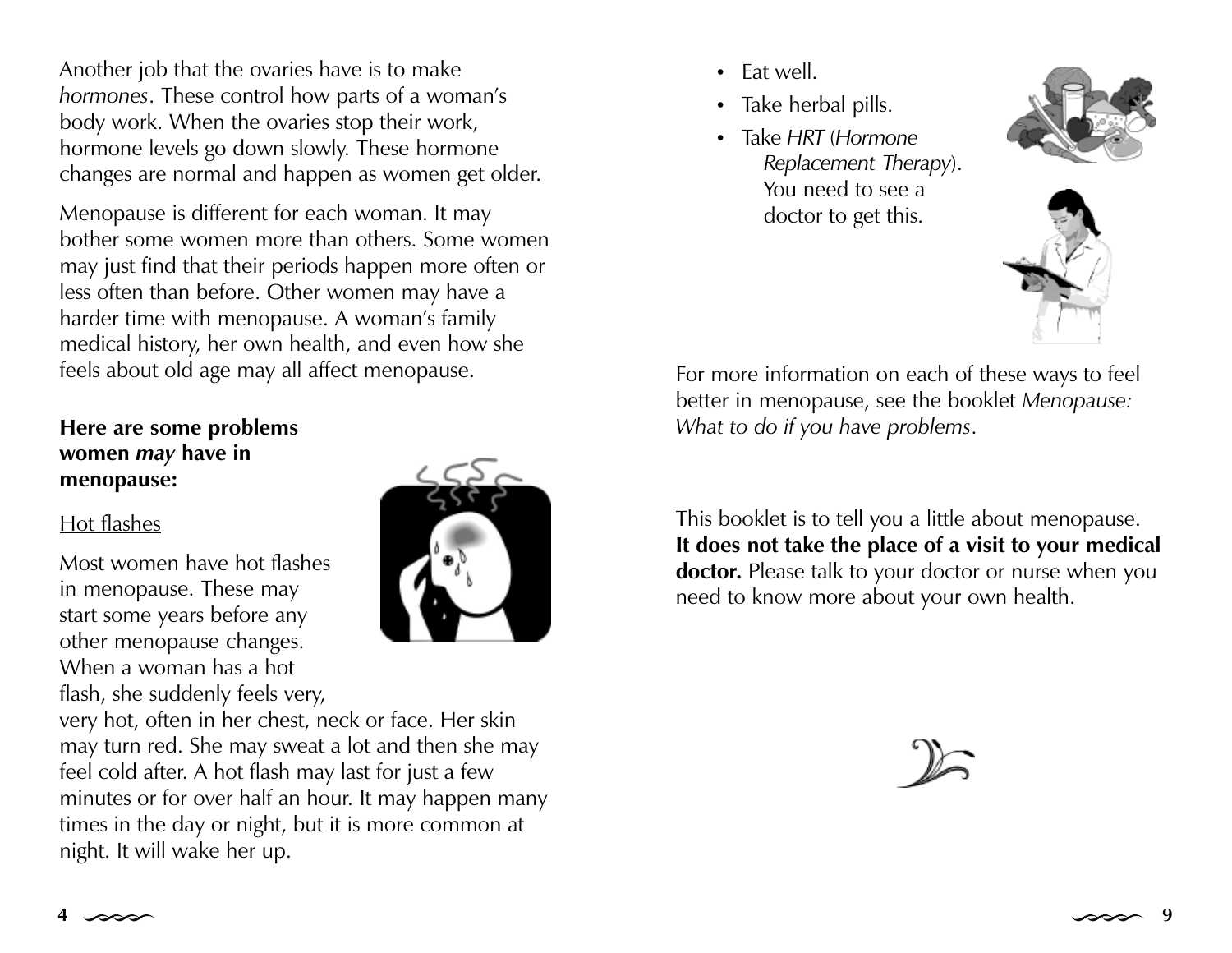<span id="page-5-0"></span>Here are some reasons why some women have heart disease:

- They have high blood pressure.
- They smoke.
- They are too heavy.
- They have fat in their blood vessels (high cholesterol).
- Other people in their family have heart problems.



## What can you do about menopause?

It is important to remember that menopause is normal. It happens to every woman as she gets older. It is not a sickness and not something to worry about. If you know about menopause, you will feel more ready when it happens.

It is also important to remember that menopause is not the same for every woman.

There are many things that women can do about menopause. Many women try more than just one thing.

Here are some ways which may help you feel well when you reach menopause:

> • Get moving —walk, run, ride a bicycle, dance, or find some other way to move that you enjoy.



Periods that are not regular (that happen at times when you are not ready)

It is very common for women in menopause to have periods that are not regular. There may be several weeks between one period and the

next, or there may be just a few days. The period may last just a day or two, or go on for many days. Periods may be heavy, so the woman must change her pad or tampon often. Sometimes periods may be very light.



Talk to a doctor if your periods change, to make sure it is because of menopause and not some other health problem.

## When sleep is difficult

Many people (men and women) find it hard to fall asleep or to stay asleep in the night. It may be because they are getting older and need less sleep. Sometimes it is because they worry about things, sit still too much in the day, or nap in the day. They may need a better mattress on their bed.

They may drink too much coffee or alcohol. Or they may take meds which keep them awake.

At menopause, many women also have more problems with sleep. Often this is because of hot flashes.